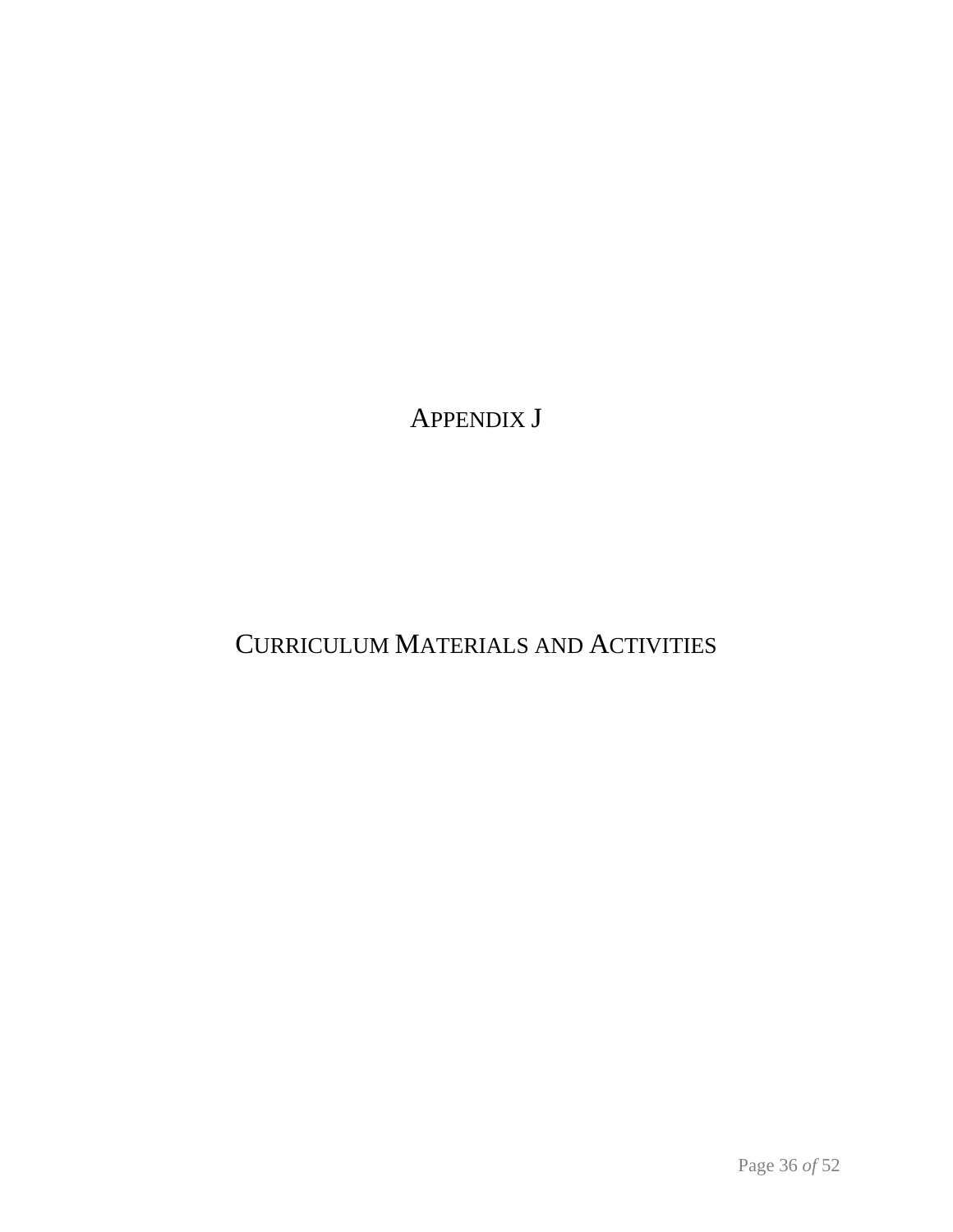#### **Congressional Medal of Honor Curriculum Components**

# **The Medal's History**

On December 9, 1861 Iowa Senator James W. Grimes introduced S. No. 82 in the United States Senate, a bill designed to "promote the efficiency of the Navy" by authorizing the production and distribution of "medals of honor." On December 21st the bill was passed, authorizing 200 such medals be produced "which shall be bestowed upon such petty officers, seamen, landsmen and marines as shall distinguish themselves by their gallantry in action and other seamanlike qualities during the present war (Civil War)." President Lincoln signed the bill and the (Navy) Medal of Honor was born.

Two months later on February 17, 1862 Massachusetts Senator Henry Wilson introduced a similar bill, this one to authorize "the President to distribute medals to privates in the Army of the United States who shall distinguish themselves in battle." Over the following months wording changed slightly as the bill made its way through Congress. When President Abraham Lincoln signed S.J.R. No. 82 on July 12, 1862, the Army Medal of Honor was born. It read in part, *"Resolved by the Senate and House of Representatives of the United States of America in Congress assembled, That the President of the United States be, and he is hereby, authorized to cause two thousand "medals of honor" to be prepared with suitable emblematic devices, and to direct that the same be presented, in the name of the Congress, to such non- commissioned officers and privates as shall most distinguish themselves by their gallantry in action, and other soldier-like qualities, during the present insurrection (Civil War)."* 

## **THE MEDAL OF HONOR - Fact Sheet**

The Medal of Honor is the highest award for valor in action against an enemy force which can be bestowed upon an individual serving in the Armed Services of the United States. Generally presented to its recipient by the President of the United States of America in the name of Congress, it is often called the Congressional Medal of Honor. It was created by Congress in 1861 and the medal is bestowed by the President of the United States.

To be recommended for a Medal of Honor a soldier must perform an act of personal bravery or self-sacrifice; the act must involve risk of life; and the action must represent gallantry above the call of duty and have at least two eyewitnesses.

Since the Civil War, more than 39 million men and women have answered the call to serve. Of those, 3,463 served with such uncommon valor that they were presented the Medal of Honor, the nation's highest military award.

The first award of the Medal of Honor was made March 25, 1863, to Private Jacob Parrott, and five others. Since then there have been:

- 3.463 Medals of Honor awarded
- For 3,458 separate acts of heroism
- Performed by 3,444 individuals (including 9 "Unknowns")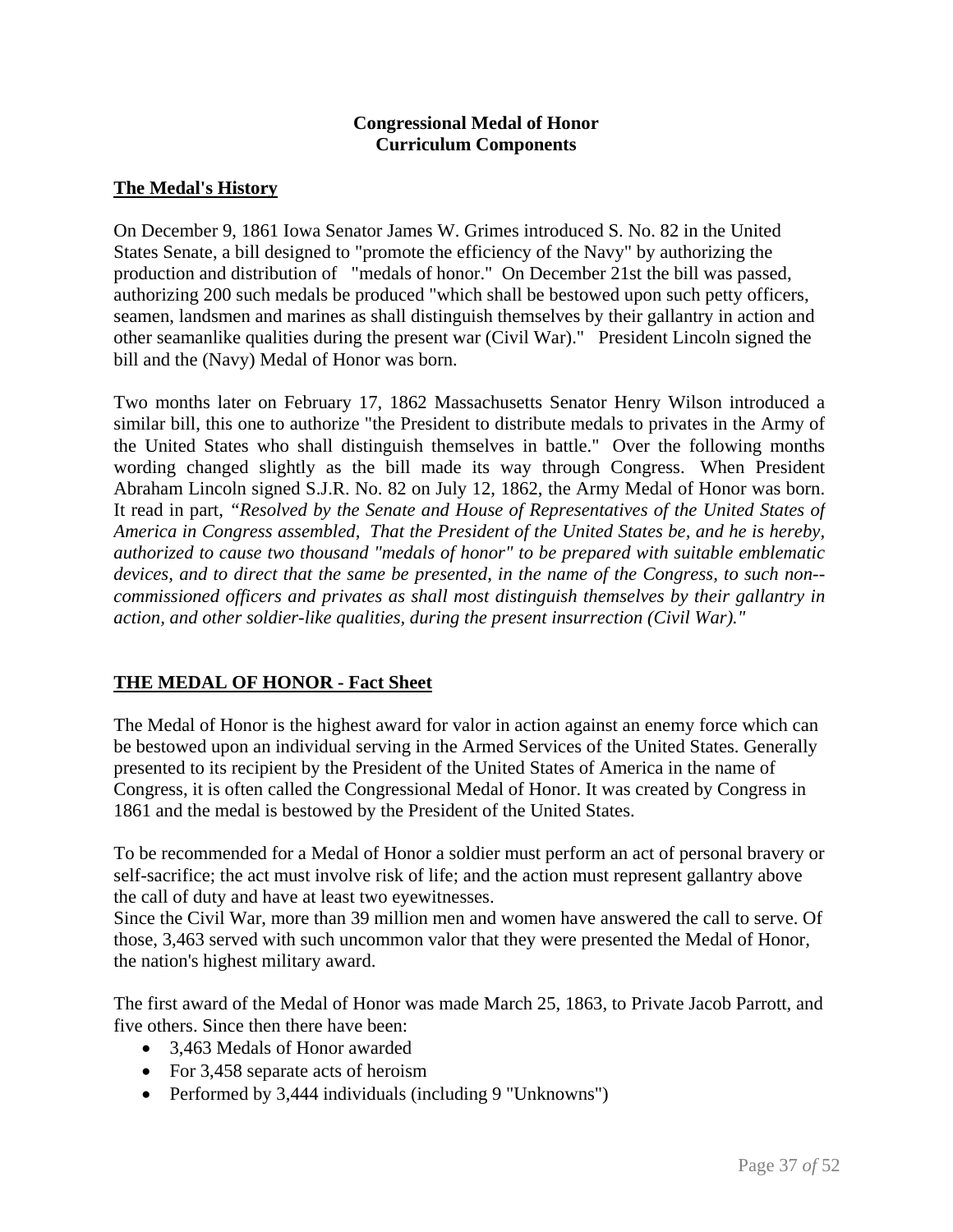- Today, there are 109 living Recipients of the Medal of Honor.
- 44% of the living Recipients earned their Medals more than 50 years ago while serving in WWII (34) or Korea (14)
- There are 61 living recipients who performed actions in Vietnam

The President of the United States normally renders a salute to a Medal of Honor recipient when he is wearing the medal.

The Medal of Honor (often referred to as the Congressional Medal of Honor) is the only medal awarded to members of the armed forces that is worn around the neck.

More than 65% of the medals bestowed are done so posthumously.

The only woman to receive the medal, Mary Walker, was a contract surgeon in the Civil War who was held as a prisoner of war for several months.

The only president to be awarded the Medal of Honor was President Theodore Roosevelt for leading his Rough Rider cavalry unit in a charge up San Juan Hill in the Spanish-American War.

#### **Frequently Asked Questions on the Medal of Honor**

- 1. Has a woman ever been awarded the Medal of Honor? *Yes, Mary Walker was the only woman awarded the Congressional Medal of Honor at Bull Run on July 21, 1861.*
- 2. Who was the only Coast Guard Congressional Medal of Honor recipient? *Douglas Munro was the only Coast Guard recipient. He was awarded the Medal of Honor for his actions at Point Cruz, Guadalcanal, on September 27, 1942*.
- 3. How many Air Force Congressional Medal of Honor recipients are there? *Since the formation of a separate Air Force in 1947 there have been seventeen recipients. Prior to 1963 members of the Army Air Corps and the Air Force were awarded the Army Medal. In 1963 the Air Force acquired its own MOH design.*
- 4. How many double recipients are there? *There are nineteen double recipients.*
- 5. Is it required to be a U.S. citizen in order to be awarded the Medal of Honor? *It is not required to be a U.S. citizen, but you must be in the U.S. military in order to qualify for the Medal of Honor.*
- 6. Who was the first recipient? *The earliest actions for which the Medal was awarded took place before the Civil War had even begun, February 13-14, 1861 in what is now Arizona. Bernard J.D. Irwin was an Assistant Surgeon in the Army when he voluntarily led a command of troops to relieve a surrounded detachment of the 7th Infantry. Irwin's Medal was not awarded until January 24, 1894, over 30 years after he had performed his deed. But on March 25, 1863 Pvt. Jacob Parrott was the first of a group of six men awarded the Medal for their actions*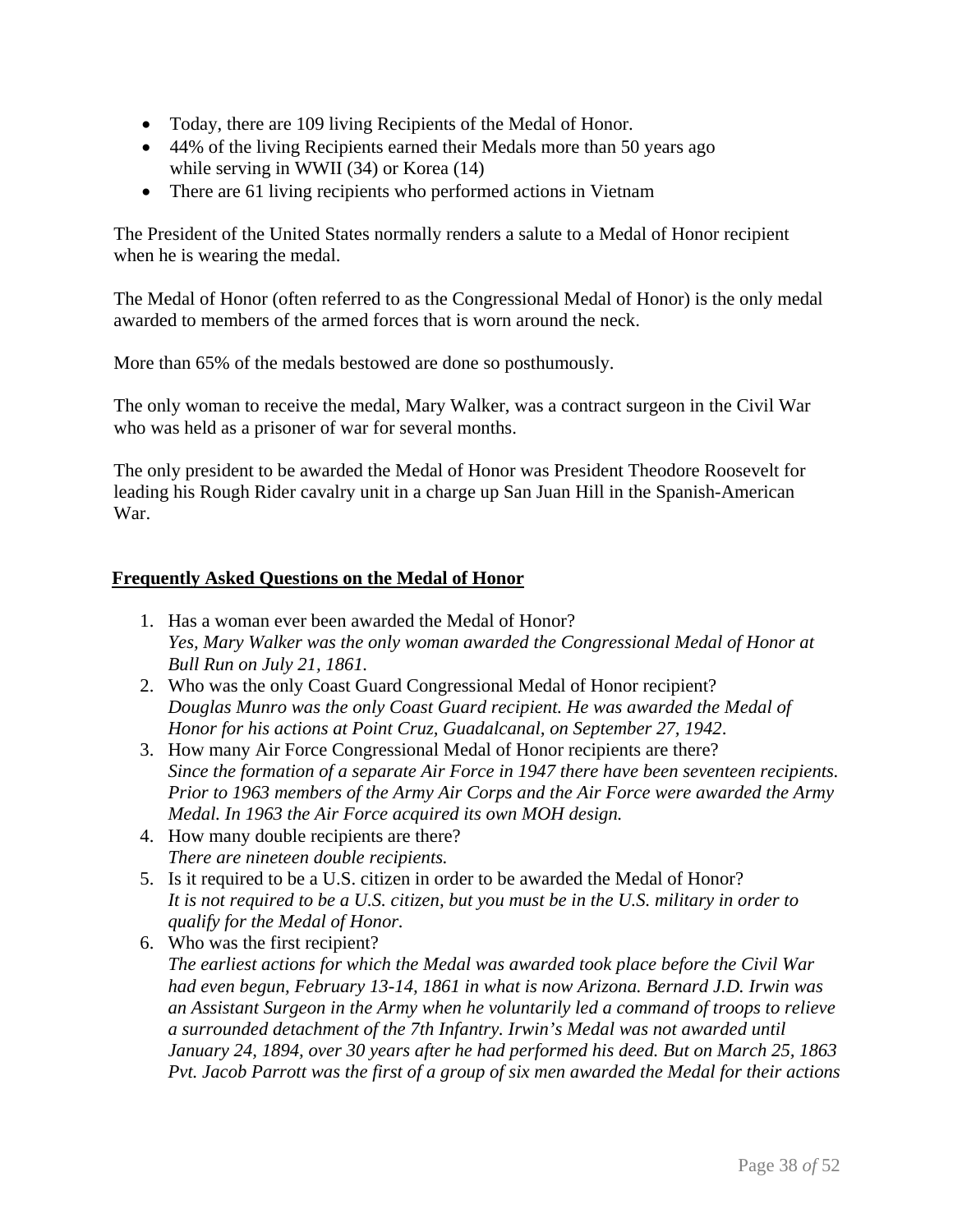*in "The Great Locomotive Chase" in April 1862. They were the first ever to wear the Medal of Honor.*

- 7. Who was the first African-American recipient? *William Carney was the first African-American recipient. He was awarded the Medal of Honor for his actions on July 18, 1863 at Fort Wagner, SC.*
- 8. Is the Medal of Honor only awarded to enlisted personnel? *Originally the Medal of Honor was only presented to the enlisted, but on March 3, 1863 this was extended to officers as well.*
- 9. Is it illegal to sell the Medal of Honor? *It is illegal to sell, wear, or manufacture any decorations or medals authorized by Congress for the armed forces of the United States. In General - Whoever knowingly wears, manufactures, or sells any decoration or medal authorized by Congress for the armed forces of the United States, or any of the service medals or badges awarded to the members of such forces, or the ribbon, button, or rosette of any such badge, decoration or medal, or any colorable imitation thereof, except when authorized under regulations made pursuant to law, shall be fined under this title (18 United State Code) or imprisoned not more than six months or both.*
- 10. What are the guidelines for which the medal could be awarded? *On July 25, 1963 Congress established a set of guidelines under which the Medal of Honor could be awarded (1) while engaged in an action against an enemy of the United States; (2) while engaged in military operations involving conflict with an opposing foreign force; or, (3)while serving with friendly forces engaged in armed conflict against an opposing armed force in which the United States is not a belligerent party.*
- 11. What was the last action that was recognized with the Medal of Honor? *The last action recognized with the Medal of Honor was on June 27-28, 2005. Lt. Michael P. Murphy led a mission to locate an anti-coalition militia leader in Afghanistan. He was posthumously given the Medal of Honor on October 22nd, 2007.*
- 12. How many minority recipients of the MOH have been awarded (African-American, Hispanic-American, Asian-American and Native-American)? *There have been 87 African-American MOH Recipients. Information on these Recipients can be found at [http://www.homeofheroes.com/e-books/mohE\\_black/index.html.](http://www.homeofheroes.com/e-books/mohE_black/index.html) There have been 41 Hispanic-American MOH Recipients. Information on these Recipients can be found at [http://www.homeofheroes.com/e-books/mohE\\_hispanic/index.html.](http://www.homeofheroes.com/e-books/mohE_hispanic/index.html) There have been 31 Asian-American MOH Recipients. Information on these Recipients can be found at [http://www.homeofheroes.com/e-books/mohE\\_asian/index.html.](http://www.homeofheroes.com/e-books/mohE_asian/index.html) There have been 22 Native-American MOH Recipients. Information on these Recipients can be found at [http://www.homeofheroes.com/e-books/mohE\\_indian/index.html](http://www.homeofheroes.com/e-books/mohE_indian/index.html)*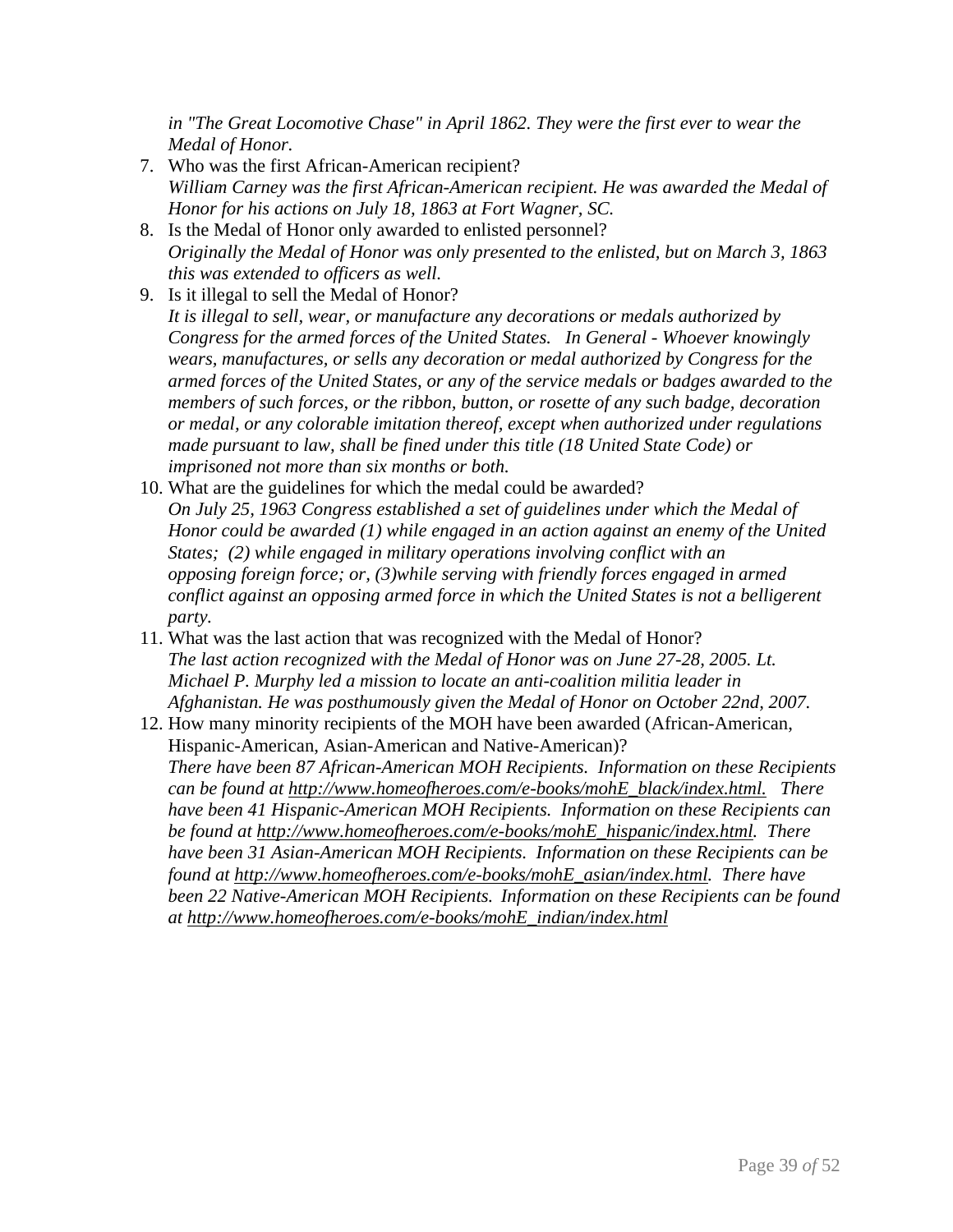# **Medal of Honor Symbolism**



# **THE ORIGINAL NAVY MEDAL OF HONOR**

The Navy's Medal of Honor was the first approved and the first designed. The initial work was done by the Philadelphia Mint at the request of Secretary of the Navy Gideon Welles. The Mint submitted several designs for consideration, and the one prepared by the Philadelphia firm of William Wilson & Sons was the design selected.

The selected Medal of Honor design consisted of an INVERTED, 5-pointed STAR. On each of the five points was a cluster of LAUREL leaves to represent victory, mixed with a

cluster of OAK to represent strength. Surrounding the encircled insignia were 34 stars, equal to the number of stars in the U.S. Flag at the time in 1862....one star for each state of the Union including the 11 Confederate states. The stars are also symbolic of the "heavens and the divine goal which man has aspired to since time immemorial" according to Charles Thompson, Secretary of the Continental Congress back in 1777.

Inside the circle of 34 stars were engraved two images. To the right is the image of Minerva, the Roman goddess of wisdom and war. On her helmet is perched an owl, representing WISDOM. In keeping with the Roman tradition, her left hand holds a bundle of rods and an ax blade, symbolic of [authority](http://www.cmohs.org/medal/images/moh_navy_orig.gif). The shield in her right hand is the shield of the Union of our states (similar to the shield



on our seal and other important emblems.)

states and preserve the Union, the design was as fitting as it was symbolic. Recoiling from Minerva is a man clutching snakes in his hands. He represented DISCORD and the insignia came to be known as "Minerva Repulsing Discord." Taken in the context of the Civil War soldiers and sailors struggling to overcome the discord of the

innocence, red represents hardiness, valor and blood, blue signifies vigilance, perseverance and justice. The stripes also represent the rays of the sun. The ribbon that held the medal was originally a blue bar on top and 13 red and white stripes running vertically. The 13 represents the original 13 colonies. The color white represents purity and



symbolizing the United States of America, was perched on a cannon and saber grasped in [i](http://www.cmohs.org/medal/images/moh_army_orig.gif)ts talons. Since this time much of the symbolism in the Medal of Honor has not changed much. The Army MOH was created soon after the original Navy MOH in 1862. It included an Eagle,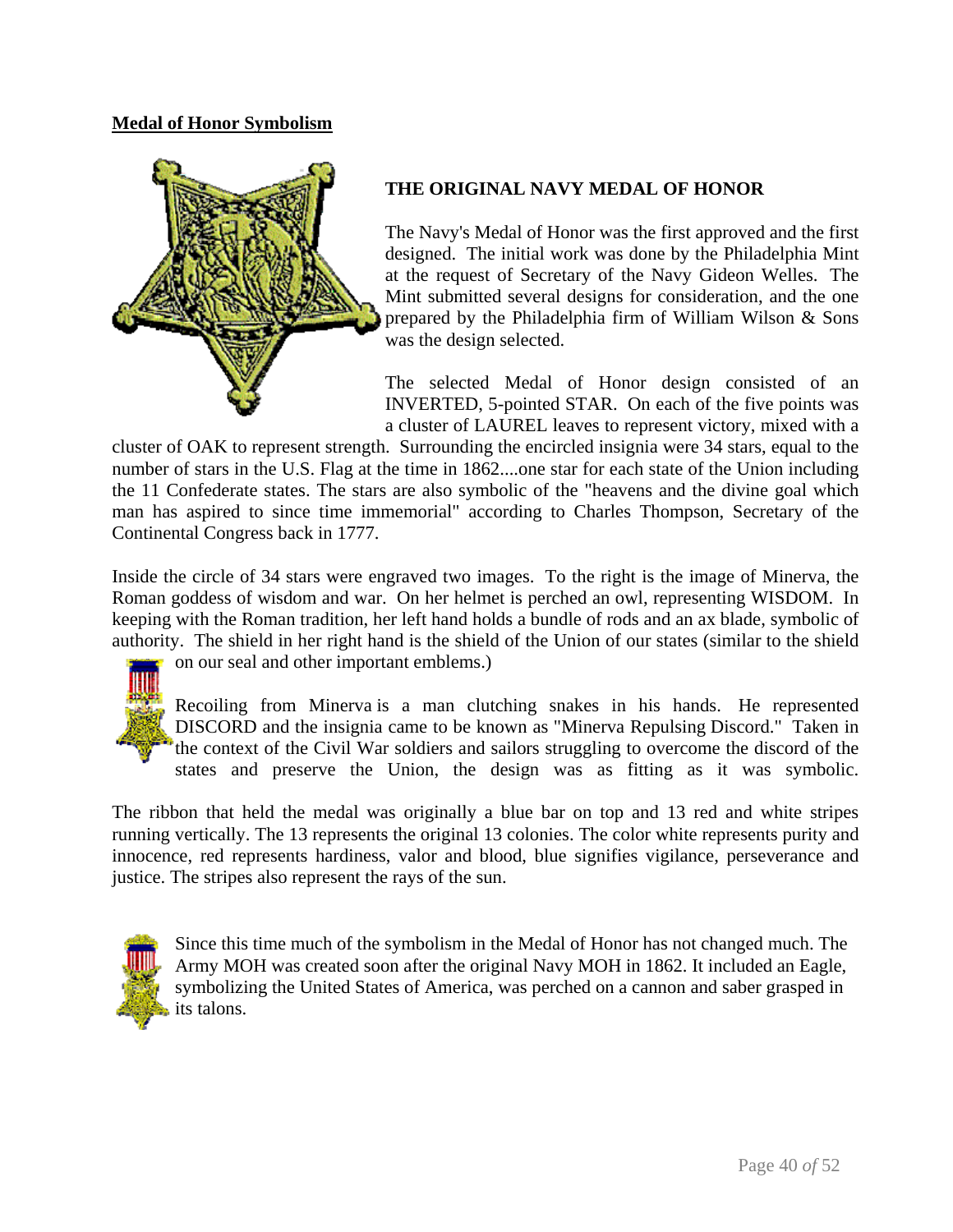

[I](http://www.cmohs.org/medal/images/moh_gillespie.gif)n 1904 the Gillespie version of the MOH included a simple portrait of a helmeted Goddess of War to replace the "Minerva repelling discord" scene. The red, white and blu e ribbon was replaced with a light blue and 13 white stars. The 13 is once again the original 13 colonie s.

[I](http://www.cmohs.org/medal/images/moh_tiffcross.gif)n 1919 the Tiffany Cross version of the MOH had a Maltese Cross instead of an inverted star. The Maltese Cross' eight points symbolize the 8 virtues of a knight. A cross itself also represents the four cardinal directions and the sun. This design was discontinued in 1942 due to its unpopularity.



figure who might be somewhat based upon a historical figure. [I](http://www.cmohs.org/medal/images/z_moh_airforce.gif)n 1965 the Air Force MOH was created and it replaced the Minerva portrait with the head of the Statue of Liberty. Lady liberty has a pointed crown instead of a helmet. And she does stand for liberty although she is derived from the imagery of Semiramis, wife of Nimrod, and Queen of Babylon. Semiramis was famed for her beauty, strength, and wisdom and was said to have built the famous Hanging Gardens of Babylon. She purportedly reigned for 42 years after taking control from Nimrod. She is a mythical

# **The Congressional Medal of Honor Society's History**

The Congressional Medal Of Honor Society of the United States of America is perhaps the "most exclusive organization" in our country...it is certainly one of the most unique. Its small membership includes men of all races, social classes and economic levels. They range in stature from 5'2" to 6'5", in age from 53 to 94, and they live in all areas of our Country. Among them are scholars and ordinary men, successful entrepreneurs and struggling laborers, ministers and misfits, very rich to very poor. No amount of money, power or influence can buy one's rite of passage to this exclusive circle, and unlike almost any other organization, this group's members hope that there will be NO MORE INDUCTEES. Beyond this attitude towards recruitment, about all they have in common is a passionate love for the United States of America and the distinct honor of wearing our Nation's highest award for military valor, The Medal of Honor.

## **Why a Medal of Honor Society?**

Just as the Medal of Honor itself has grown and developed since 1862, so to has the society that represents the men who wear it. It is doubtful that in 1862 anyone thought that the newly created award would achieve the prominence that it did. By the end of the Civil War only 680 of the total 1520 Medals of Honor ultimately awarded for the conflict, had actually been presented. In the 35 years following the Civil War another 105 were awarded for Civil War actions as well as almost 500 for other actions including the Indian Campaigns and the Korean action of 1871. In the last decade of the century aging Civil War veterans began to seek recognition of their prior service and heroism in requesting awards of the Medal. (From 1890-1900 a total of 683 were awarded....more than were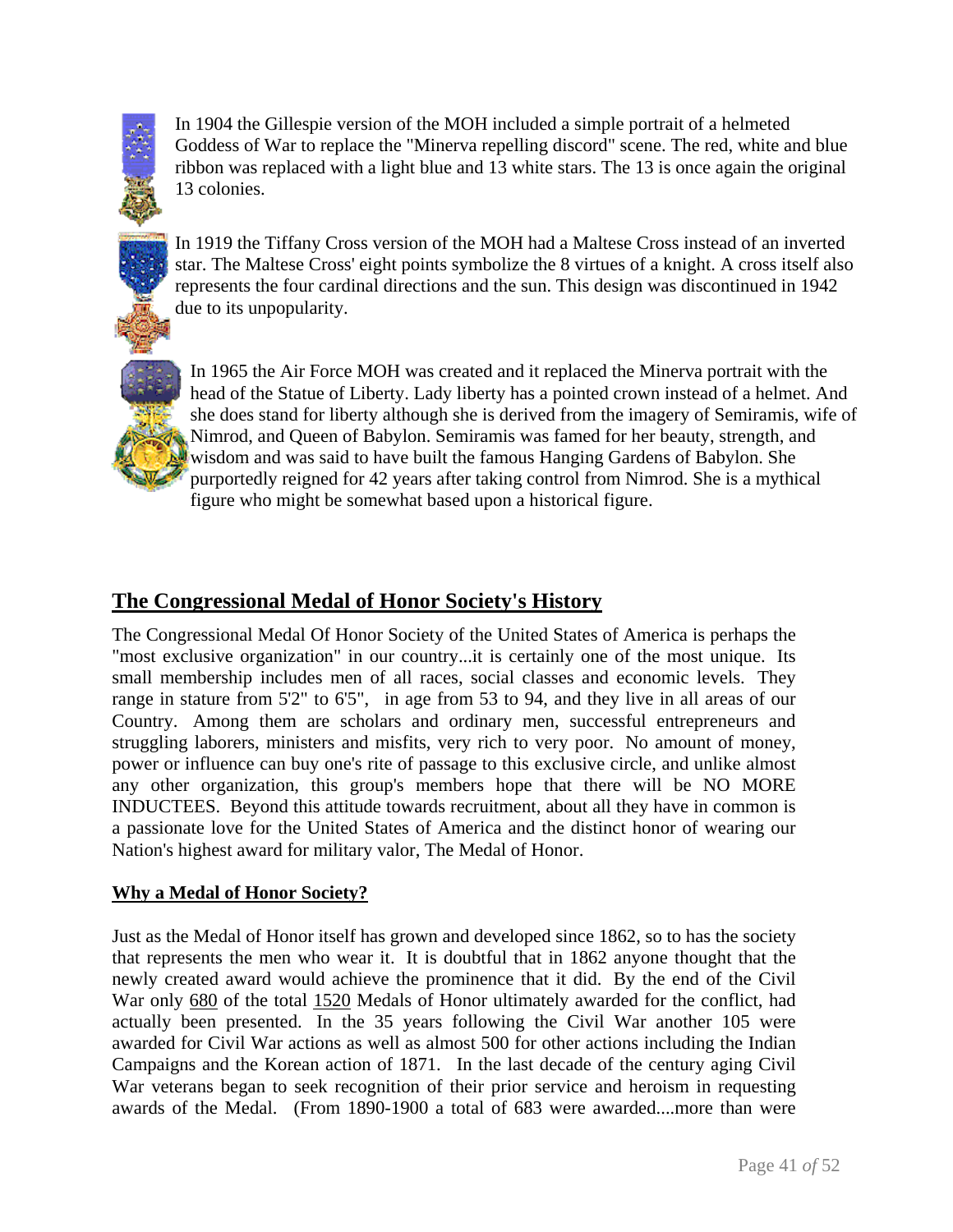awarded during the war itself.) The Grand Army of the Republic had also designed and begun presenting awards of its own (some of which looked very similar in design) to military veterans, and confusion arose as to WHO was truly a Medal of Honor recipient. Added to that were the imposters...sorry individuals who passed themselves off as war heroes to feed their own egos. Thus it was that on April 23, 1890 the MEDAL OF HONOR LEGION was formed by the true recipients themselves in order to protect the integrity of the Medal. A large purpose of this early forerunner of today's Medal of Honor Society was legislative...lobbying for necessary changes to protect the integrity of the Medal of Honor.

The efforts of the Medal of Honor Legion led to many changes including the review of 1917 and establishment of the Pyramid of Honor providing awards other than the Medal of Honor distinguished actions that did not merit the Medal of Honor. Accordingly, on April 27, 1916 the United States Congress directed that an *HONOR ROLL* be established listing the names of any veteran over age 65 who had served in any war and received the Medal of Honor. This was to be maintained by the War Department for the Army and by the Navy Department for sailors and Marines, primarily for the express purpose of validating war veterans' applications for the special \$10 per month pension paid to Medal of Honor recipients over age 65. (39 Stat. 53)

By 1940 the number of living Medal of Honor recipients had dropped to 279, most of them older veterans. The last Civil War recipient had died just two years earlier. World War II focused new attention upon Medal of Honor heroes, many of them coming home to active roles as "celebrities" promoting war bond drives. The impact of World War II on the Medal of Honor was perhaps as dramatic as the changes of 1917:

- 1. Propelling the Medal to increased prominence and recognition in American Society,
- 2. Providing the Nation with a group of new young war heroes. Though more than half the men who received Medals of Honor during World War II died in their moment of valor, 190 living heroes were added to the Medal of Honor Roll.

This new prestige attached to the Medal along with the fresh group of war heroes, many of whom were the subject of books and movies, led to the creation in 1946 of the MEDAL OF HONOR SOCIETY. Less political than its predecessor, the organization became more concerned with perpetuating the ideals embodied in the Medal...promoting patriotism and fostering a love of Country in the aftermath of World War II.

On August 5, 1958 President Dwight Eisenhower signed legislation sent to him by Congress chartering the CONGRESSIONAL MEDAL OF HONOR SOCIETY. The purposes of the organization were clearly spelled out in its charter (which can be found in Title 36 U.S.C., Chapter 33). They included:

- Creation of a bond of brotherhood and comradeship among all living recipients of the Medal of Honor.
- Maintaining the memory and respect for those who had died receiving the Medal of Honor, as well as those living recipients who had since died.